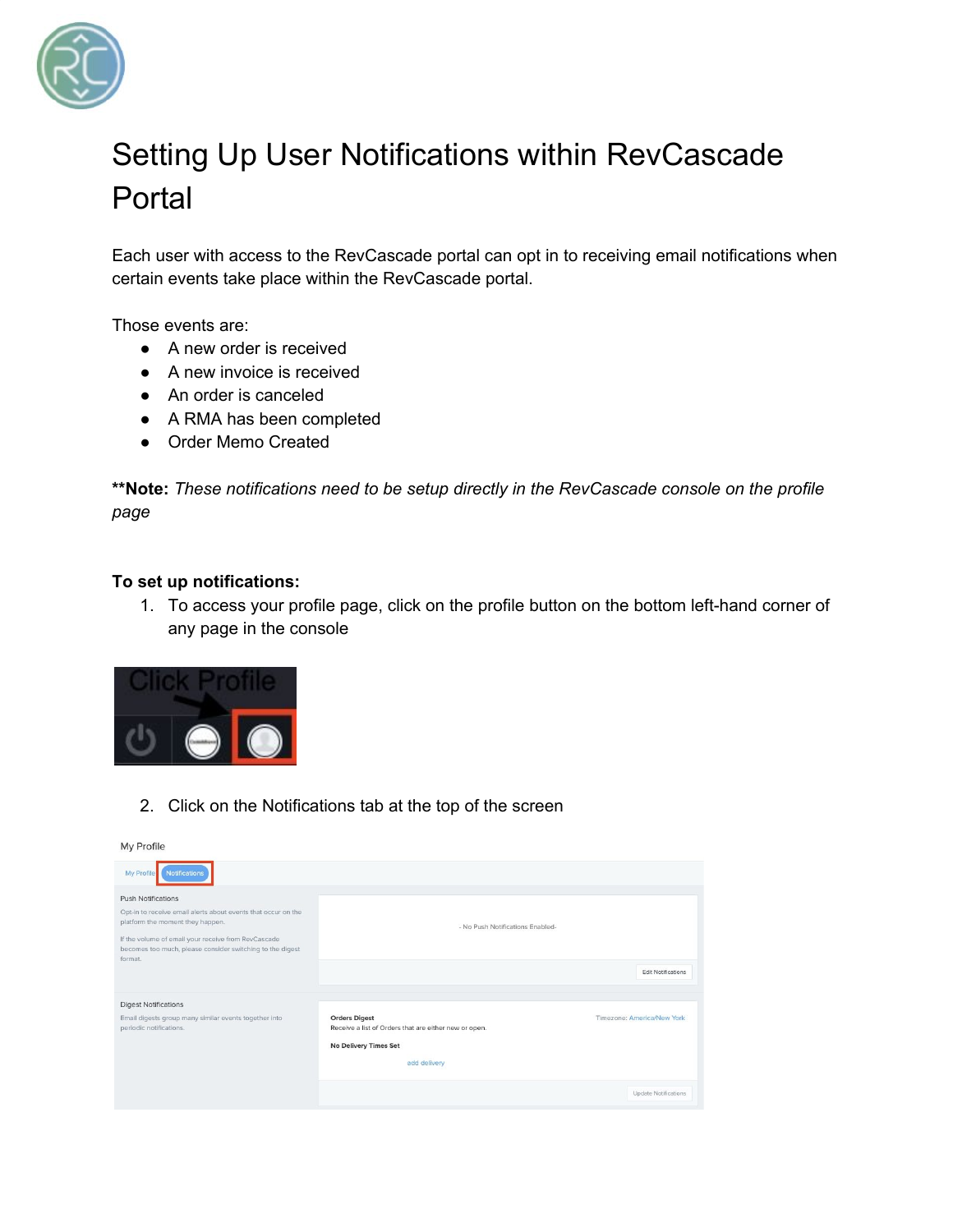

## 3. Click **Edit Notifications** under the *Push Notifications* Section

| My Profile                                                                                                                                                                                                                                                    |                                                                                                                               |                            |
|---------------------------------------------------------------------------------------------------------------------------------------------------------------------------------------------------------------------------------------------------------------|-------------------------------------------------------------------------------------------------------------------------------|----------------------------|
| <b>Notifications</b><br>My Profile                                                                                                                                                                                                                            |                                                                                                                               |                            |
| <b>Push Notifications</b><br>Opt-in to receive email alerts about events that occur on the<br>platform the moment they happen.<br>If the volume of email your receive from RevCascade<br>becomes too much, please consider switching to the digest<br>format. | - No Push Notifications Enabled-                                                                                              | <b>Edit Notifications</b>  |
| <b>Digest Notifications</b><br>Email digests group many similar events together into<br>periodic notifications.                                                                                                                                               | <b>Orders Digest</b><br>Receive a list of Orders that are either new or open.<br><b>No Delivery Times Set</b><br>add delivery | Timezone: America/New York |
|                                                                                                                                                                                                                                                               |                                                                                                                               | Update Notifications       |

4. Select the Transaction Notifications you would like to receive: *New Orders, Invoices, Returns.*

If you and your team are utilizing RevCascades Merchandising Tool for your Retailer Connection, you can also select the notification types pertaining to this Feature

5. Once you have selected *all* of the Notification Types you wish to receive, Click **Update Notifications** to complete

| <b>Push Notifications</b><br>Opt-in to receive email alerts about events that occur on the<br>platform the moment they happen.<br>If the volume of email your receive from RevCascade<br>becomes too much, please consider switching to the digest<br>format. | <b>Transactions</b> | A new order is received<br>М<br><b>Select Transaction</b><br>A new invoice is received<br>$\overline{\mathcal{L}}$<br>Types<br>An order is canceled<br>ø<br>A RMA has been completed<br>Order Memo Created                                                                                                                                                 |
|---------------------------------------------------------------------------------------------------------------------------------------------------------------------------------------------------------------------------------------------------------------|---------------------|------------------------------------------------------------------------------------------------------------------------------------------------------------------------------------------------------------------------------------------------------------------------------------------------------------------------------------------------------------|
|                                                                                                                                                                                                                                                               | Proposals           | A new proposal is received<br>$\mathcal{L}$<br>Select Proposal<br>A proposal has been approved<br>A proposal has been revised<br><b>Transaction Type</b><br>A collaborator is added to a proposal<br>(If Utilizing)<br>An owner has been reassigned on a proposal<br>$\cap$ A proposals pricing has been approved<br><b>Update Notifications</b><br>Cancel |

If you are interesting in a *Daily* Orders Digest, you can specify the time(s) you wish to receive within your page as well

6. Click **add delivery** under the *Digest Notifications* Section *(To add multiple Digest Times, Click add delivery again to add another Delivery Time)*

| <b>Digest Notifications</b>                                                      |                                                                               |                             |
|----------------------------------------------------------------------------------|-------------------------------------------------------------------------------|-----------------------------|
| Email digests group many similar events together into<br>periodic notifications. | <b>Orders Digest</b><br>Receive a list of Orders that are either new or open. | Timezone: America/New York  |
|                                                                                  | <b>No Delivery Times Set</b><br>add delivery                                  |                             |
|                                                                                  |                                                                               | <b>Update Notifications</b> |